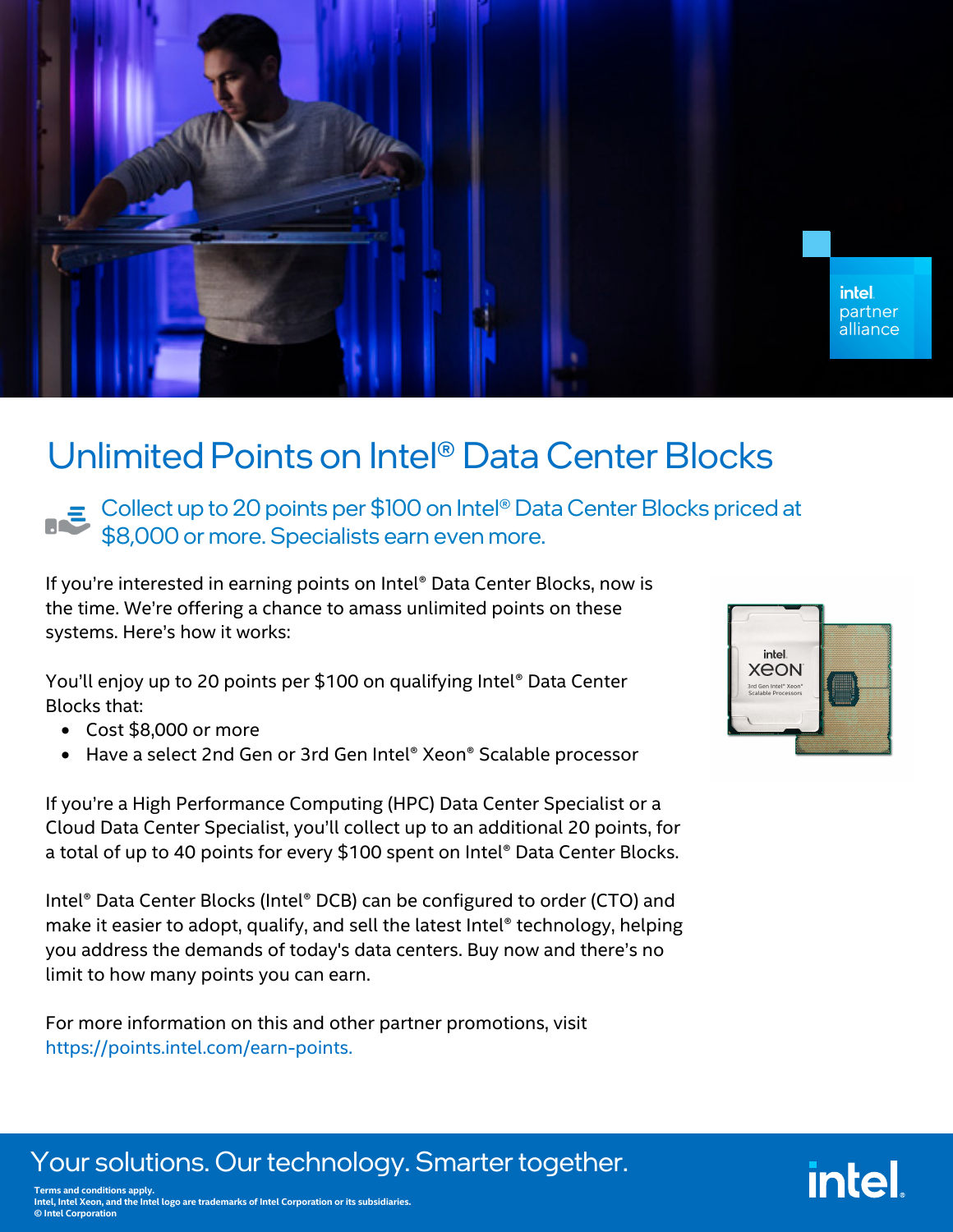#### **Intel® Data Center Blocks ("Promotion") Terms and Conditions**

- 1. This Promotion is governed by these terms and conditions ("Promotion Terms"), and the terms and conditions of Intel® Partner Alliance, including Appendix B, Intel® Points Terms and Conditions ("Program Terms"), which are incorporated herein and available at: <www.intel.com/content/www/us/en/partner-alliance/legal/program-terms-and-conditions.html.> The Promotion Terms and the Program Terms are collectively, the "Rules".
- 2. This Promotion is effective from the following start date through the end date (the "Promotion Period")
	- a. Promotion Start Date: January 1, 2022
	- b. Promotion End Date: March 31, 2022
- 3. This Promotion is available to active Partners who are part of the Intel® Partner Alliance level(s), role(s), and region(s) identified below ("Eligible Partners").
	- a. Eligible Intel® Partner Alliance level(s): Member, Gold, Titanium
	- b. Eligible Intel® Partner Alliance role(s): OEM, Solution Provider, Service Integrator (SI), Independent Software Vendor (ISV)
	- c. Eligible Regions (Individual eligible countries/regions listed in Addendum A. For the purpose of this promotional activity, PRC refers to Mainland China, Hong Kong and Macao, not including Taiwan.): APJ, ASMO, EMEA, PRC
- 4. Intel will award Eligible Partners the following points per \$100 spent when purchasing a Configure to Order Intel® Data Center Block (Intel® DCB) that costs \$8,000 or more and that contains 2nd or 3rd Generation Intel® Xeon Scalable processors listed in Addendum A ("Qualifying Products"). High Performance Computing (HPC) Data Center Specialists and Cloud Data Center Specialists earn the following additional points per \$100 spent when purchasing a Configure to Order Intel® DCB that costs \$8,000 or more and that contains 2nd or 3rd Generation Intel® Xeon Scalable processors listed in Addendum A ("Qualifying Products").
- 5. In this Promotion the relevant date used for establishing the Points earned for the purchase of any Qualifying Product is the invoice date‡ for the Qualifying Product. Intel will award Points under this Promotion within 60 (sixty) days of the end of the Promotion Period, subject to Eligible Partner's compliance with the Rules.
- 6. Eligible Partners may:
	- a. earn up to the following number of points under this Promotion: unlimited
	- b. combine this Promotion with other points offers, except as otherwise stated by Intel;
	- c. not combine this Promotion with other discounts or promotions on Qualifying Products whether offered to the Eligible Partner, or to a third party on its behalf, as notified by Intel;
	- d. not transfer points under this Promotion; and
	- e. not receive cash alternatives for points under this Promotion.
- 7. Without prejudice to any right and remedy provided for in the Rules and any other right and remedy available at law, if an Eligible Partner does not comply with the Rules, Intel may:
	- a. withhold the Points that would otherwise be awarded to Eligible Partner under the Promotion;
	- b. adjust the number of Points to be awarded to Eligible Partner under the Promotion;
	- c. refuse to allow redemption of Points awarded under the Promotion;
	- d. Eligible Partner has redeemed, against Eligible Partner's existing or future credit claims; and/or

intel

e. obtain reimbursement of the entire (or part) value of the Points awarded to Eligible Partner under the Promotion that Eligible Partner has redeemed.

## Your solutions. Our technology. Smarter together.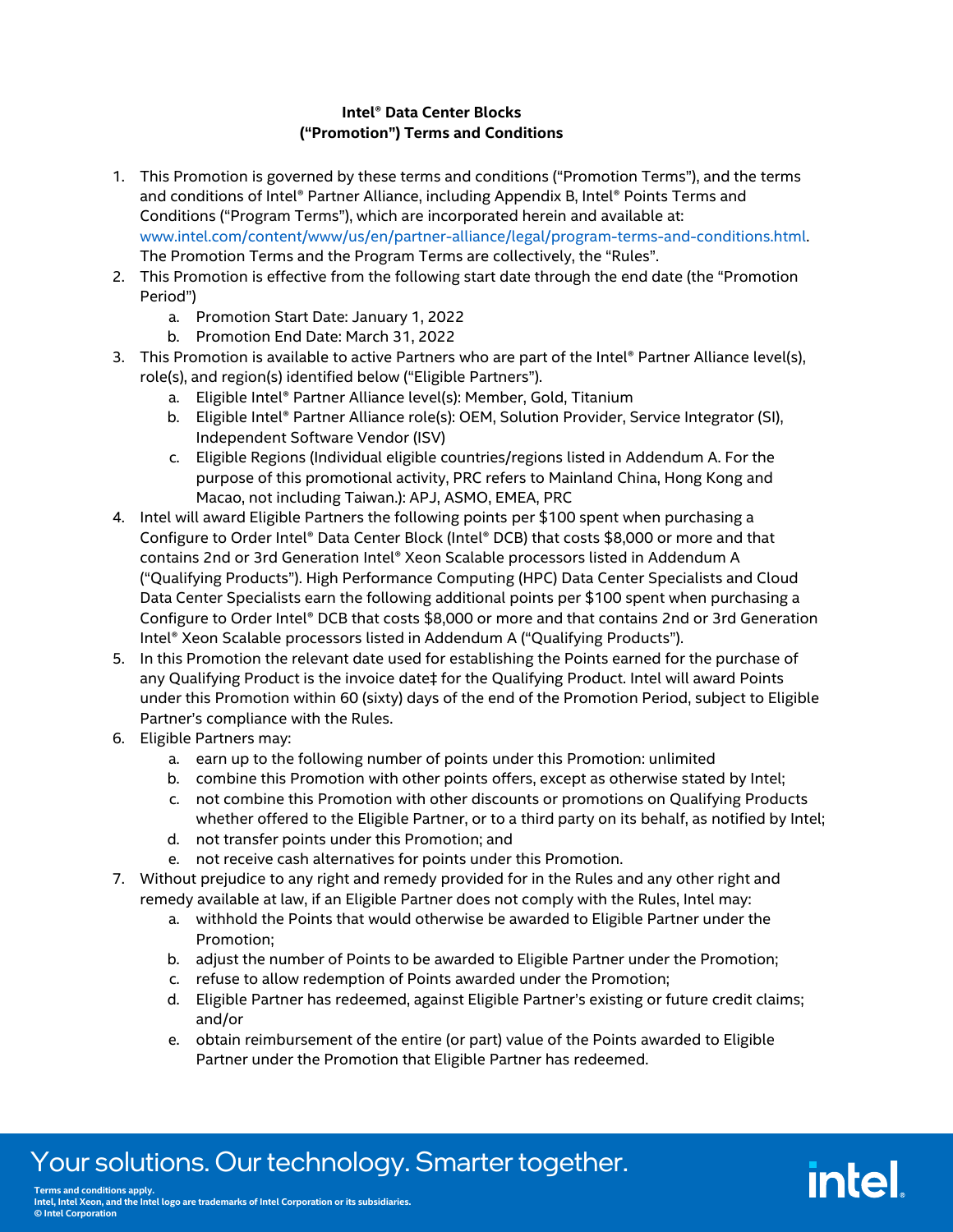- 8. The English language version of the Rules shall prevail over any translation. If there is a conflict between the Promotion Terms and the Program Terms, the Promotion Terms shall prevail. The terms of any Intel trademark license agreement(s) and/or Intel logo license agreement(s) shall prevail over the Promotion Terms with respect to the subject matter of such agreement(s). Intel's standard terms and conditions of sale shall govern any purchase or redemption of Points for Intel products made between the Eligible Partner and Intel and shall prevail over any other agreements unless in writing and signed by an authorized representative of Intel.
- 9. Capitalized terms which are not defined in these Promotion Terms shall have the meaning given to them in the Program Terms.
- 10. Eligible Partner's acceptance of the Points in this Promotion indicates Eligible Partner's acceptance to the Promotion Terms.
- 11. Intel reserves the right to modify, suspend or terminate the Promotion at any time and for any reason with immediate effect, without prejudice to any rights that have already accrued under the Promotion but with no further liability, by giving notice in any form to Customer.

‡ For purchases being reported via SMS tool, the date reported will be used as invoice date.

|                                          | Points per \$100 on<br>products \$8,000 and above |                                                                  |  |
|------------------------------------------|---------------------------------------------------|------------------------------------------------------------------|--|
| <b>Qualifying Products</b>               | <b>All Partners earn</b>                          | <b>HPC and Cloud</b><br><b>DC Specialists</b><br>earn additional |  |
| CTO DCB products formerly American Pass  | 10                                                | 10                                                               |  |
| CTO DCB products formerly Buchanan Pass  | 10                                                | 10                                                               |  |
| CTO DCB products formerly Coyote Pass    | 20                                                | 20                                                               |  |
| CTO DCB products formerly Kelton Pass    | 20                                                | 20                                                               |  |
| CTO DCB products formerly Tennessee Pass | 20                                                | 20                                                               |  |
| CTO DCB products formerly Walker Pass    | 10                                                | 10                                                               |  |
| CTO DCB products formerly Wolf Pass      | 10                                                | 10                                                               |  |

**intel** 

#### **Addendum A**

### Your solutions. Our technology. Smarter together.